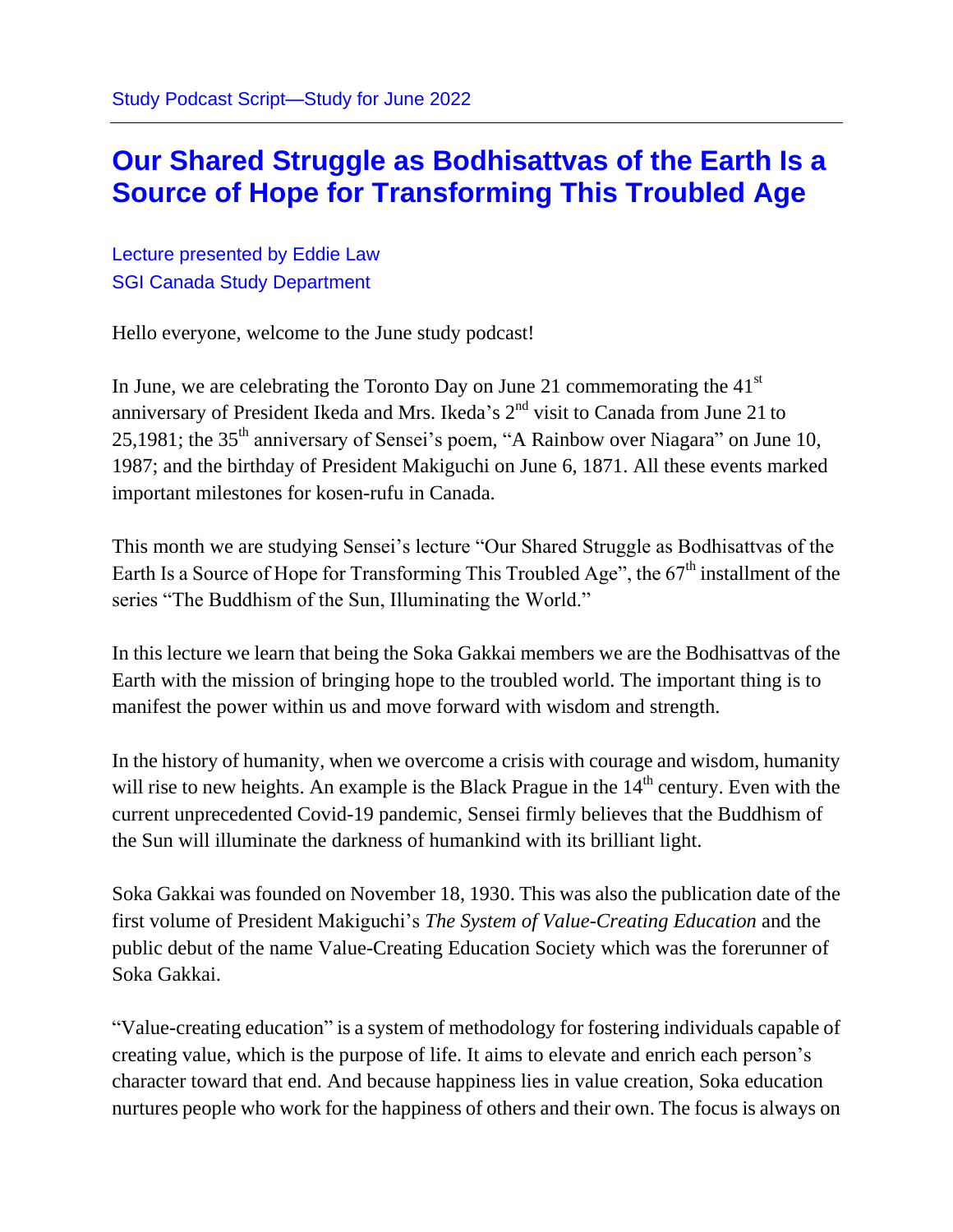human beings.

In *The Geography of Human Life* authored by President Makiguchi, it views humanity's future direction should be the pursuit of "humanitarian competition." "The goals of humanitarian competition are not solely self-interested but consist of striving to protect and improve both our own and others' lives. It means engaging consciously in a collaborative life."

In *The System of Value-Creating Education*, President Makiguchi spoke of a three-step process: moving from a dependent life, to an independent life, and then a contributive life. A contributive life is the bodhisattva way of life, the spirit of altruistic practice taught in Mahayana Buddhism. President Makiguchi also declared that unless we carry out bodhisattva practice, we cannot attain Buddhahood.

Around the time of President Makiguchi's death on November 18, 1944, President Toda who had been pouring his life into reading the Lotus Sutra in his own prison cell, awakened to his identity as a Bodhisattva of the Earth. President Toda stated, "We are all Bodhisattvas of the Earth who have chosen to be born in the evil age of the Latter Day of the Law in accord with our vow for kosen-rufu!"

In the first Gosho passage, we will study a passage from "On the Five Guides for Propagation," and reaffirming how the Bodhisattvas of the Earth are uniquely equipped to lead people to enlightenment in the troubled age of the Latter Day of the Law.

**But the great bodhisattvas as numerous as the dust particles of a thousand worlds who emerged from the earth have, first of all, lived in this saha world for an incalculably long period of time; second, they have been disciples of Shakyamuni Buddha since the far distant past, when he first set his mind on and attained enlightenment; and third, these bodhisattvas were the first persons in the saha world to receive the seed of Buddhahood from the Buddha. Therefore, in terms of the bonds of karma from the past that tie them to the saha world, they surpass the other great bodhisattvas. (WND-2, 550)**

The Daishonin explains that the Mystic Law, expressed as the "five characters of Myoho-renge-kyo", is the essential teaching for the enlightenment of all people in the Latter Day of the Law and that none other than the Bodhisattvas of the Earth will spread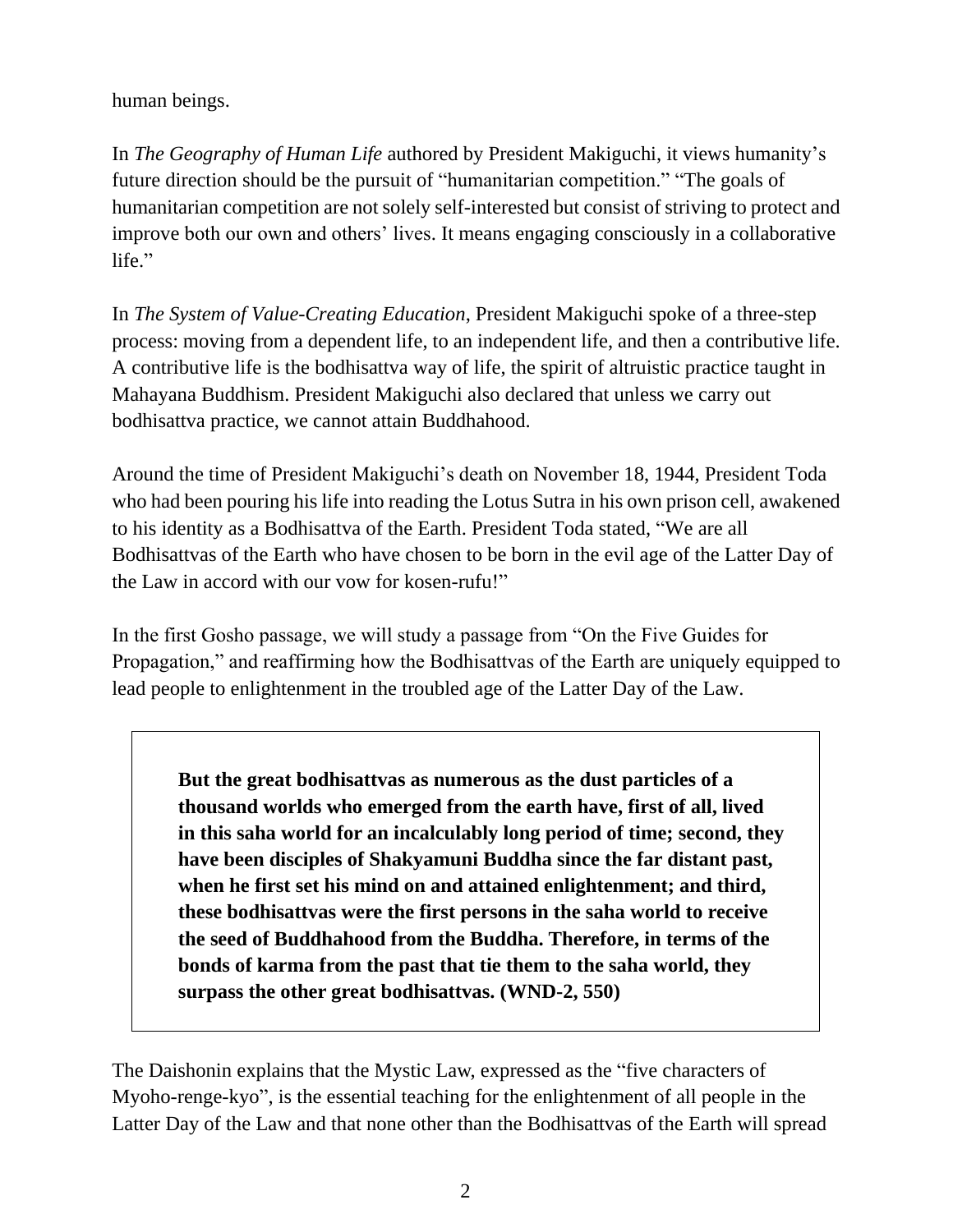it in the suffering-filled saha world.

In the "Supernatural Powers of the Thus Come One"  $(21<sup>st</sup>)$  chapter of the Lotus Sutra, Shakyamuni entrusts this task to the Bodhisattvas of the Earth who are as numerous as the dust particles of a thousand worlds led by Bodhisattva Superior Practices. He then offers three characteristics that define them.

First, they make this troubled saha world their home to fulfill their mission.

Second, they are the direct disciples of the Buddha since his enlightenment in the remote past.

Third, they are the bodhisattvas who were first to receive the seed of Buddhahood from the Buddha and in turn sow the seeds of Buddhahood in the Latter Day of the Law undeterred by any obstacle.

The Bodhisattvas of the Earth share a strong bond with the Buddha from the remote past. They are bodhisattvas linked by a profound karmic connection and mission, who choose to be born in the Latter Day of the Law in which inhabitants are having inferior capacity to understand the Law. However, the Bodhisattvas of the Earth are firm in resolve, have no fear and undefeated by any adversity. The Soka Gakkai is a gathering of Bodhisattvas of the Earth making this saha world the stage for their endeavours.

The life state of bodhisattva as stated by Sensei, is "the state of altruism, the joy of helping others." When we, as practitioners of Nichiren Buddhism, pray and take action for the happiness of others, we expand our own state of life and carry out our human revolution together with them.

The next section is from a letter titled "Wu-lung and I-lung" addressed to the lay nun Ueno, the mother of Nanjo Tokimitsu.

**[The "Expedient Means" (2nd) chapter of the Lotus Sutra] states, "If there are those who hear the Law, then not a one will fail to attain Buddhahood". This passage means that, if there are a hundred or a thousand people who uphold this sutra, without a single exception all one hundred or one thousand of them will become Buddhas. (WND-1, 1099)**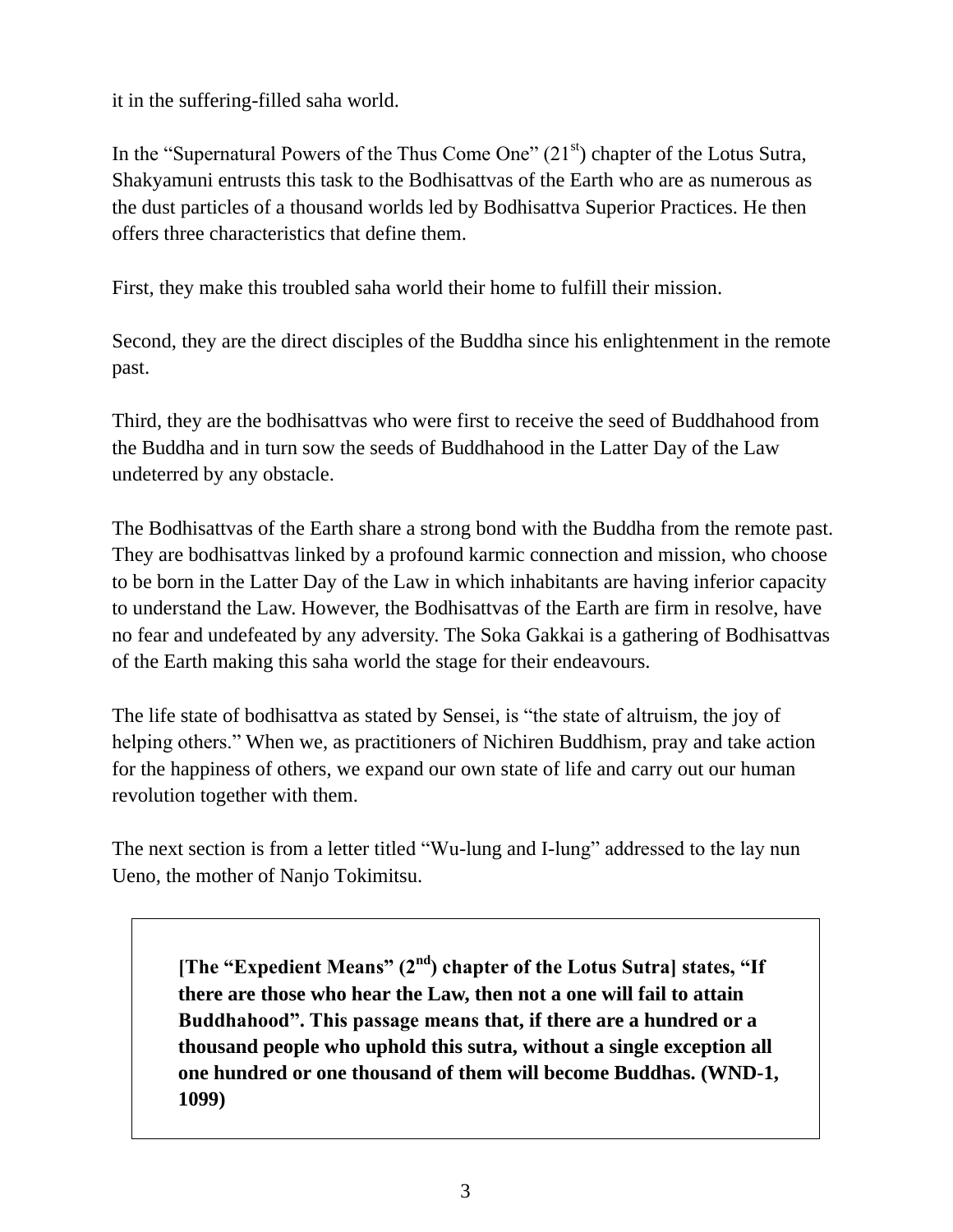The Daishonin quotes "If there are those who hear the Law, then not a one will fail to attain Buddhahood." These words are a powerful expression of the Buddha's original vow to enable all living beings to attain Buddhahood. It is also an important documentary proof confirming that the Lotus Sutra is the great teaching of universal enlightenment.

"Not a one will fail to attain Buddhahood" focus on the happiness of each individual is the heart of the Lotus Sutra. The fact that the Daishonin offered these words to many of his disciples who were struggling with adversity illustrates his deep compassion and resolve to lift their spirits and prevent them from becoming unhappy.

We pray for the happiness of each person, encouraging them and taking action to help them, even while dealing with our own hardships or storms of destiny.

Buddhism, especially the Lotus Sutra, teaches that all people possess the supremely noble Buddha nature and that anyone can make it shine. Each person's life is an infinitely precious and respectworthy treasure tower. From the view of the Lotus Sutra, everyone, without exception, possesses innate dignity and worth.

In *The Record of the Orally Transmitted Teachings*, Nichiren Daishonin says: "The treasure towers are none other than all living beings, and all living beings are none other than the complete entities of Nam-myoho-renge-kyo." The grand adventure of kosen-rufu, of striving to actualize the goal of universal enlightenment.

The Daishonin's teaching resonates with the concept of dignity that is a core principle of human rights. Dignity plays an essential role in creating a peaceful world.

Bodhisattvas of the Earth are people of action who embody the Lotus Sutra's spirit of respect for all people. They are courageous champions who wield the "sharp sword" of faith to vanquish the fundamental ignorance inherent in life, the root of deep-seated mistrust. This is the mission of the Soka Gakkai.

The mentors and disciples of Soka, summoned by deep mystic bonds, have now assembled here. Passing on the flame of our noble mission to one person and then another, let us continue to expand our great network of Bodhisattvas of the Earth.

The Soka Gakkai's  $100<sup>th</sup>$  anniversary in 2030 is now within sight. This decade will be a crucial decade for us to secure the foundation of worldwide kosen-rufu as a powerful force for peace.